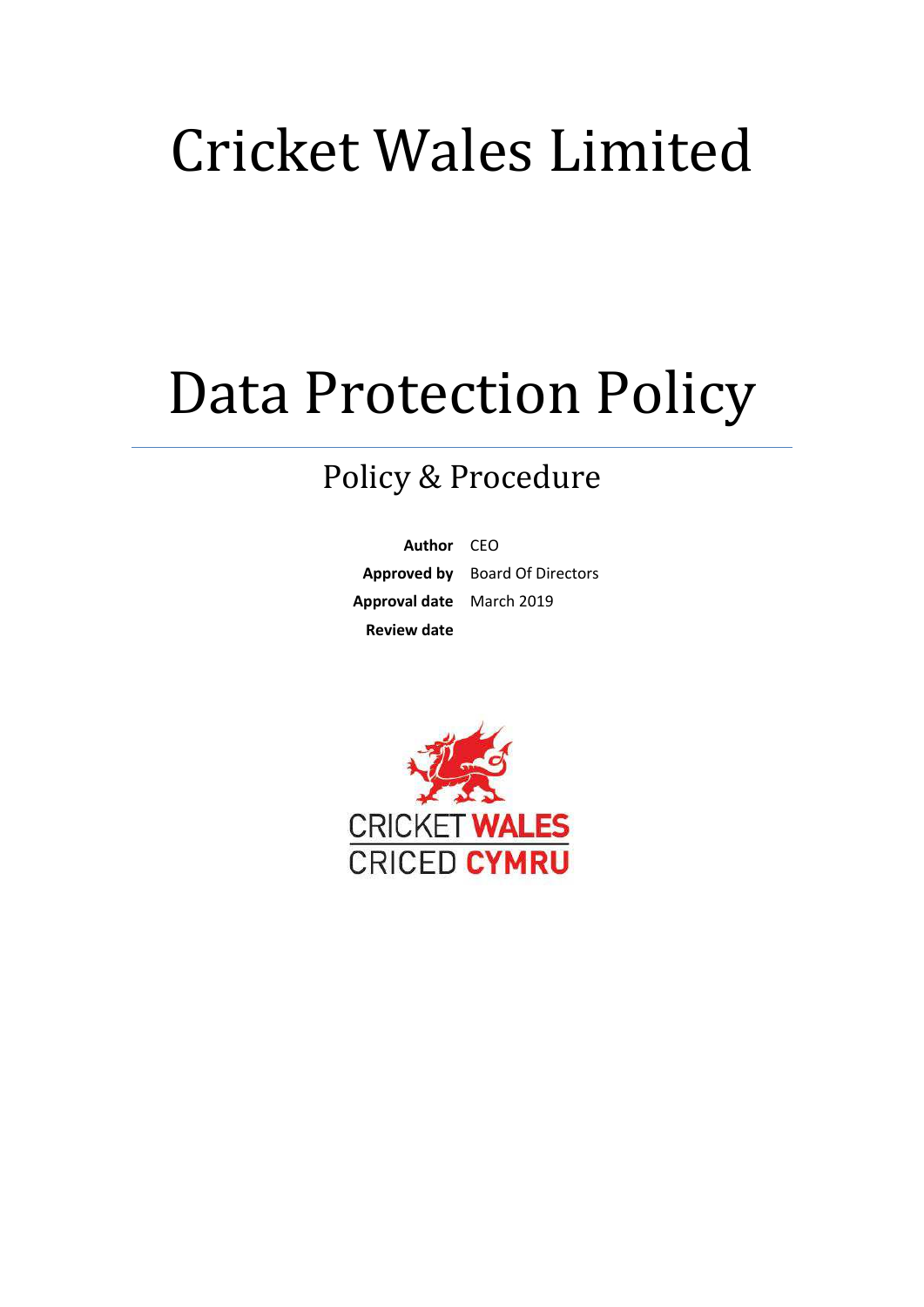# **Cricket Wales Limited**

# **DATA PROTECTION POLICY**

#### **Introduction**

- 1.1 Cricket Wales Limited holds personal data about job applicants, employees, workers, volunteers, suppliers and other individuals for a variety of business purposes.
- 1.2 Cricket Wales Limited recognises that the correct and lawful treatment of personal data will maintain confidence in the organisation and will provide for successful business operations. Protecting the confidentiality and integrity of personal data is a critical responsibility that we take seriously at all times.
- 1.3 This policy sets out how Cricket Wales Limited seeks to protect personal data and ensure staff understand the rules governing their use of personal data to which they have access in the course of their work.
- 1.4 This policy applies to all personal data Cricket Wales Limited processes regardless of the media on which that data is stored or whether it relates to past or present employees, workers, customers, clients, suppliers or any other individuals.
- 1.5 This policy requires staff to ensure that the System Development Officer is consulted before any significant new data processing activity is initiated to ensure that relevant compliance steps are addressed.
- 1.6 The System Development Officer is responsible for the monitoring and implementation of this policy. If you have any questions about the content of this policy or other comments you should contact the System Development Officer. In particular, staff **must always** contact the System Development Officer in the following circumstances:
	- (a) It is unclear which lawful basis should be relied upon to process personal data (including the legitimate interests used by Cricket Wales Limited (see section 5.2 below);
	- (b) It is necessary to rely on the consent and/or explicit consent to process personal data (see section 13 below);
	- (c) It is necessary to draft a privacy notice (see section 5.5 below);
	- (d) If the retention period for the personal data being processed is unclear or unknown (see section 9 below);
	- (e) It is unclear what security or other measures need to be implemented to protect personal data (see section 10 below);
	- (f) Personal data is being transferred outside the EEA (see section 14 below);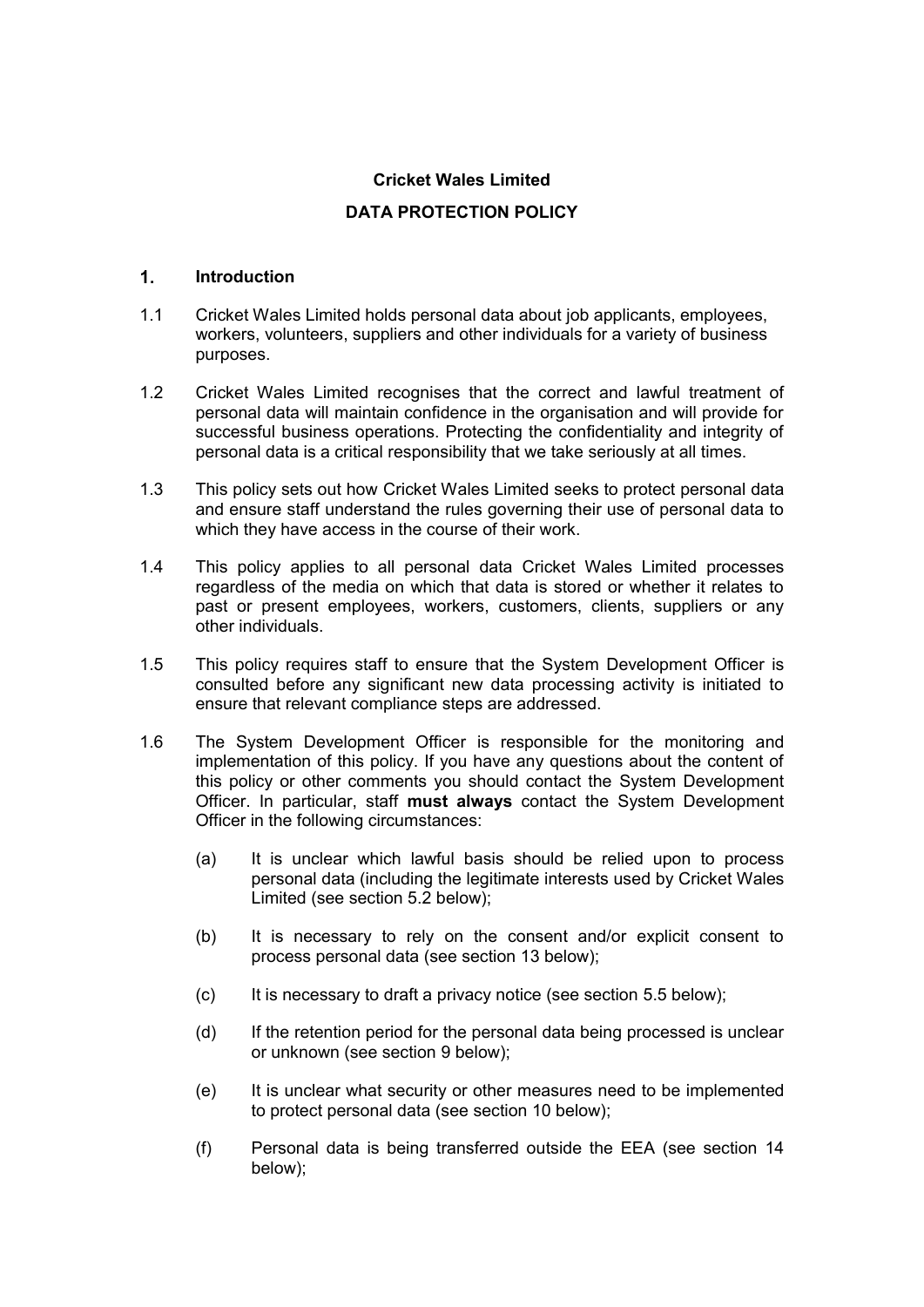- (g) If there has been a personal data breach (section 18 below);
- (h) Whenever there is a significant change in processing activity or new processing activity in relation to personal data (this may require a Data Protection Impact Assessment) (see section 12 below);
- (i) It is intended that personal data will be used for a purpose other than what it was collected for:

# **Scope**

- 2.1 This policy applies to all staff, which for these purposes includes employees, temporary and agency workers, other contractors, interns and volunteers.
- 2.2 All staff must be familiar with this policy and comply with its terms.
- 2.3 Compliance with this policy is mandatory. Staff must also comply with any related policies and privacy notices [e.g. INFORMATION SECURITY, EMAIL, FAX AND INTERNET, DOCUMENT RETENTION]. Any breach of this Data Protection Policy may result in disciplinary action.
- 2.4 Cricket Wales Limited may supplement or amend this policy by additional policies and guidelines from time to time.

#### **Definitions**

- 3.1 In this policy:
	- (a) **Personal data** means information relating to identifiable individuals, such as job applicants, current and former employees, agency, contract and other staff, clients, suppliers and marketing contacts. This includes expression of opinion about the individual and any indication of someone else's intentions towards the individual.
	- (b) **Special category personal data** means information revealing racial or ethnic origin, political opinions, religious or similar beliefs, trade union membership, physical or mental health conditions, sexual life, sexual orientation, biometric or genetic data. Personal data relating to criminal offences and convictions should also be treated as special category personal data.
	- (c) **Processing data** means any activity that involves the use of personal data. It includes obtaining, recording or holding the data, or carrying out any operation or set of operations on the data including organising, amending, retrieving, using, disclosing, erasing or destroying it. Processing also includes transmitting or transferring personal data to third parties.

#### **General principles**

 Cricket Wales Limited's policy is to process personal data in accordance with the applicable data protection laws and rights of individuals as set out below. All staff have personal responsibility for the practical application of Cricket Wales Limited's Data Protection Policy*.*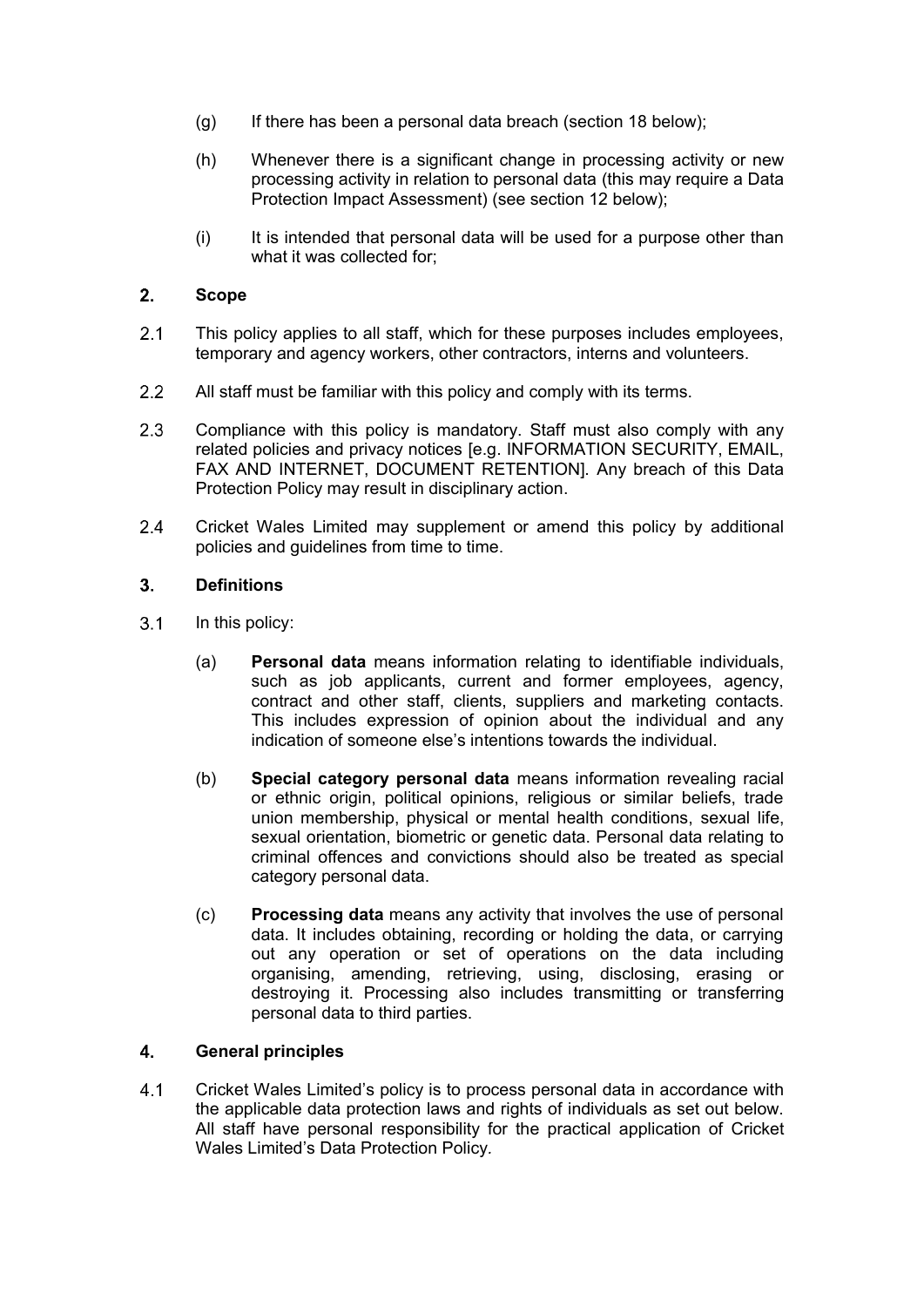- Cricket Wales Limited will observe the following principles in respect of the processing of personal data, ensuring that personal data is:
	- (a) Processed lawfully, fairly and in a transparent manner ('Lawfulness, Fairness and Transparency').
	- (b) Collected only for specified, explicit and legitimate purposes ('Purpose Limitation').
	- (c) Adequate, relevant and limited to what is necessary in relation to the purposes for which it is processed ('Data Minimisation').
	- (d) Accurate and where necessary kept up to date ('Accuracy').
	- (e) Not kept in a form which permits identification of individuals for longer than is necessary for the purposes for which the data is processed ('Storage Limitation').
	- (f) Processed in a manner that ensures its security using appropriate technical and organisational measures to protect against unauthorised or unlawful processing and against accidental loss, destruction or damage ('Security, Integrity and Confidentiality').
- Cricket Wales Limited is responsible for and must be able to demonstrate compliance with the data protection principles listed above (the 'Principle of Accountability').

## **Lawfulness, Fairness and Transparency**

 Personal data must be processed lawfully, fairly and in a transparent manner in relation to the individual.

#### **Lawfulness**

- Staff should ensure that there is a legal basis for processing personal data. The legal bases for processing are as follows:
	- (a) the individual has given his or her consent (see 13 below);
	- (b) the processing is necessary for the performance of a contract with the individual;
	- (c) to meet Cricket Wales Limited's legal compliance obligations;
	- (d) to protect the individual's vital interests;
	- (e) for the performance of a task in the public interest;
	- (f) to pursue Cricket Wales Limited's legitimate interests, where these interests are not overridden because the processing prejudices the interests or fundamental rights and freedoms of the individual(s). The purposes for which we process personal data for legitimate interests need to be set out the privacy notices (see section 5.5 below).
- If staff are unsure what legal basis is applicable to the personal data they are processing they should contact System Development Officer.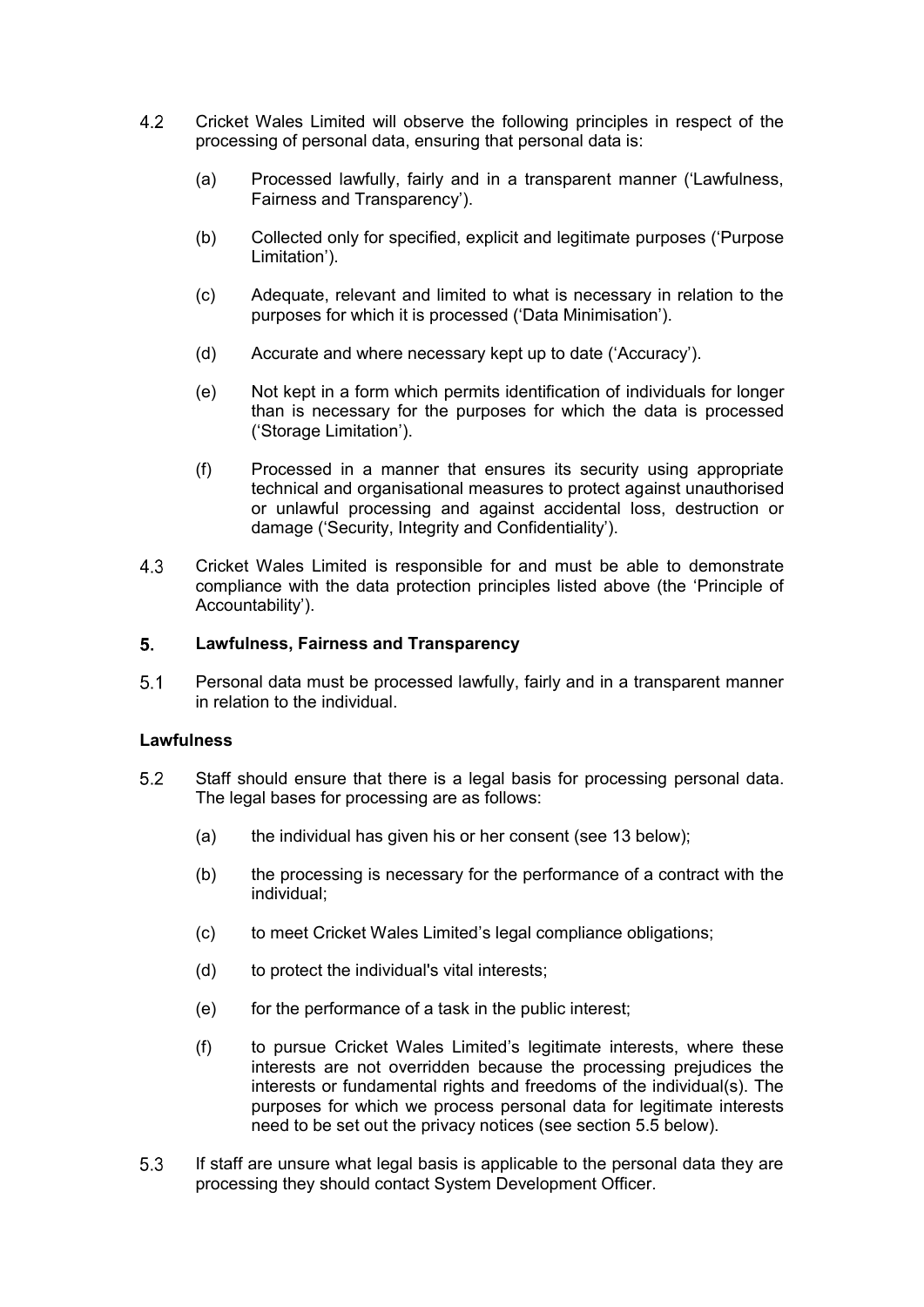The processing of special category data (see 3.1(b) above3.1(c) above) will require an additional legal basis for processing. It will normally be necessary to have an individual's *explicit* consent to process special category personal data in relation to customers, clients and volunteers. Staff should contact the System Development Officer for more information on the appropriate legal basis for processing special category data.

# **Fairness & Transparency (Privacy Notices)**

- Data protection law requires us to provide detailed, specific information to individuals about how and why their personal data is being processed. Such information must be provided through appropriate privacy notices.
- Privacy notices must be concise, transparent, intelligible, easily accessible, and in clear and plain language so that an individual can easily understand them.
- Whenever Cricket Wales Limited collects personal data directly from individual, the individual must be provided with a privacy notice containing all the information required by data protection law (including the identity of the data controller and the Data Protection Officer (System Development Officer), how and why Cricket Wales Limited will use, process, disclose, protect and retain that personal data). The privacy notice must be provided when the individual first provides Cricket Wales Limited with the personal data. Cricket Wales Limited's general privacy notice will usually be appropriate in relation to the general [business] purposes for which Cricket Wales Limited collects personal data. Staff should direct the individual to this privacy notice at the point that the personal data is collected. This is available from http://www.cricketwales.org.uk
- When personal data is collected indirectly (for example, from a third party or publically available source), the individual must be provided with a privacy notice including all the information required under data protection law, as soon as possible, after collecting/receiving the data, but no later than the first communication with the individual or 1 month from receiving the personal data (whichever is earlier), unless this proves impossible or would involve disproportionate effort.
- As in 5.7 above Cricket Wales Limited's general privacy notice will usually be appropriate in relation to the general business purposes for which Cricket Wales Limited collects personal data. Staff should direct the individual to this privacy notice in the first communication or within 1 month of receiving the personal data, whichever is earlier. This is available from http://www.cricketwales.org.uk. Staff should inform System Development Officer if this is likely to prove impossible or involve disproportionate effort.
- Staff are required to include a link to Cricket Wales Limited's privacy notice in their e-mail signature.
- Staff must also check that the personal data was collected by the third party in accordance with data protection law and on a basis which contemplates Cricket Wales Limited's proposed processing of that personal data.
- Staff should contact the System Development Officer if it is necessary to draft a privacy notice or if they are unclear as to when a privacy notice is required.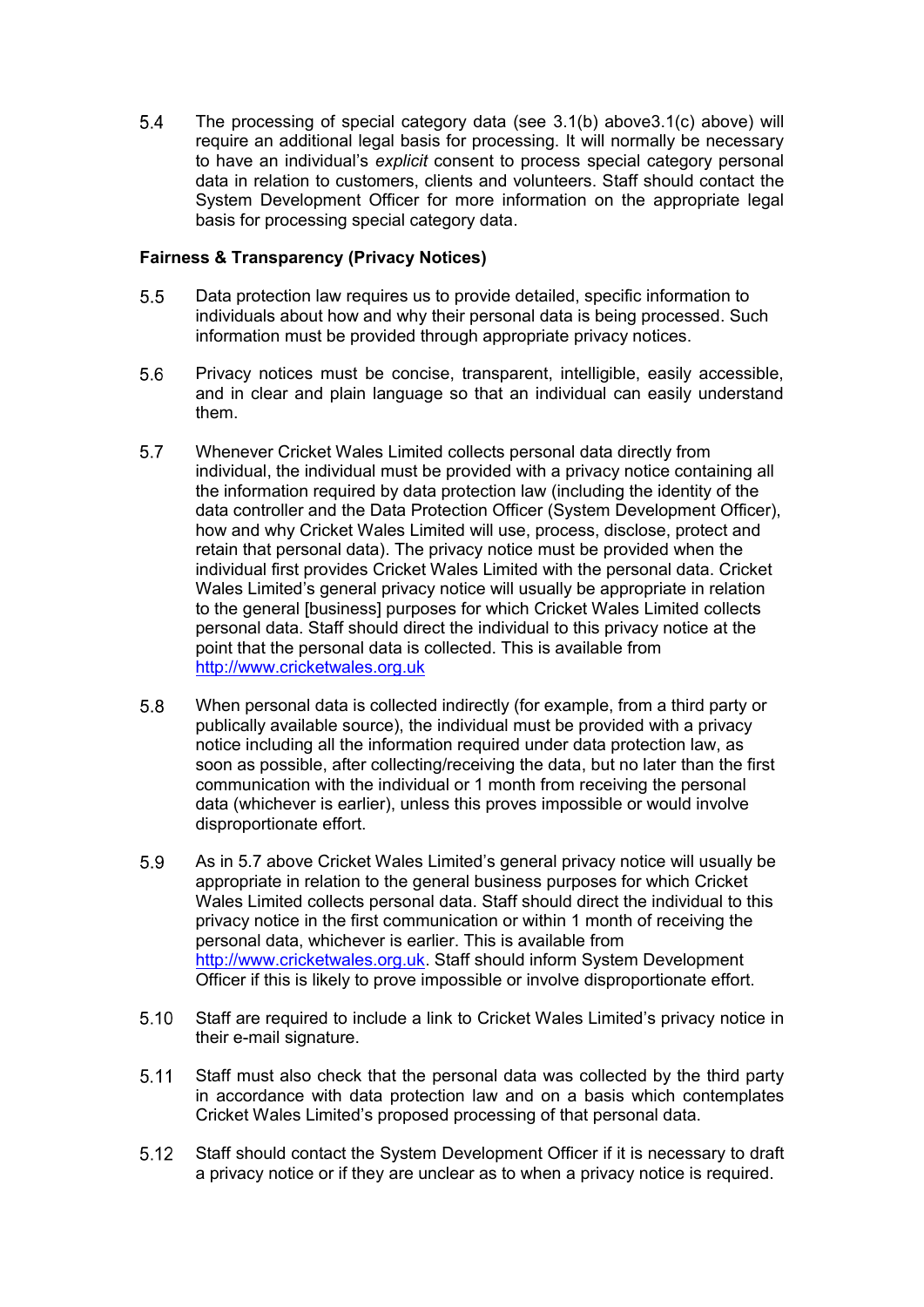# **Purpose limitation**

- Personal data must be collected only for specified, explicit and legitimate purposes. It must not be further processed in any manner incompatible with those purposes.
- Staff cannot use personal data for new, different or incompatible purposes from those disclosed when the personal data was first obtained, unless staff have informed the individuals of the new purposes and legal basis being relied upon (if this legal basis is consent, appropriate consent must be obtained (see section 13 below).

# **Data minimisation**

- Personal data must be adequate, relevant and limited to what is necessary in relation to the purposes for which it is processed.
- 7.2 Staff may only process personal data when performing job duties requires. Excessive personal data should not be collected and staff should ensure, to the best of their abilities, that any personal data collected is adequate and relevant for the intended purposes.
- 7.3 Staff must ensure that when personal data is no longer needed for specified purposes, it is deleted or anonymised in accordance with Cricket Wales Limited's Data Retention Policy (http://www.cricketwales.org.uk)

# **Accuracy**

- Personal data must be accurate and, where necessary, kept up to date. It must be corrected or deleted without delay when inaccurate.
- Staff will ensure that the personal data Cricket Wales Limited uses and holds is accurate, complete, kept up to date and relevant to the purpose for which we collected it. Staff must check the accuracy of any personal data at the point of collection and at regular intervals afterwards. Staff must take all reasonable steps to destroy or amend inaccurate or out-of-date personal data.
- Staff must ensure that personal data held by Cricket Wales Limited relating to them is accurate and updated as required. If personal details or circumstances change, staff should inform The Administration Officer so Cricket Wales Limited's records can be updated.

# **Storage limitation (data retention)**

- 9.1 Personal Data must not be kept in an identifiable form for longer than is necessary for the purposes for which the data is processed.
- Staff must not keep personal data, in a form which permits the identification of an individual, for longer than needed for the legitimate business purpose or purposes for which Cricket Wales Limited originally collected it.
- 9.3 Cricket Wales Limited maintains a Data Retention Policy http://www.cricketwales.org.uk to ensure personal data is deleted, after a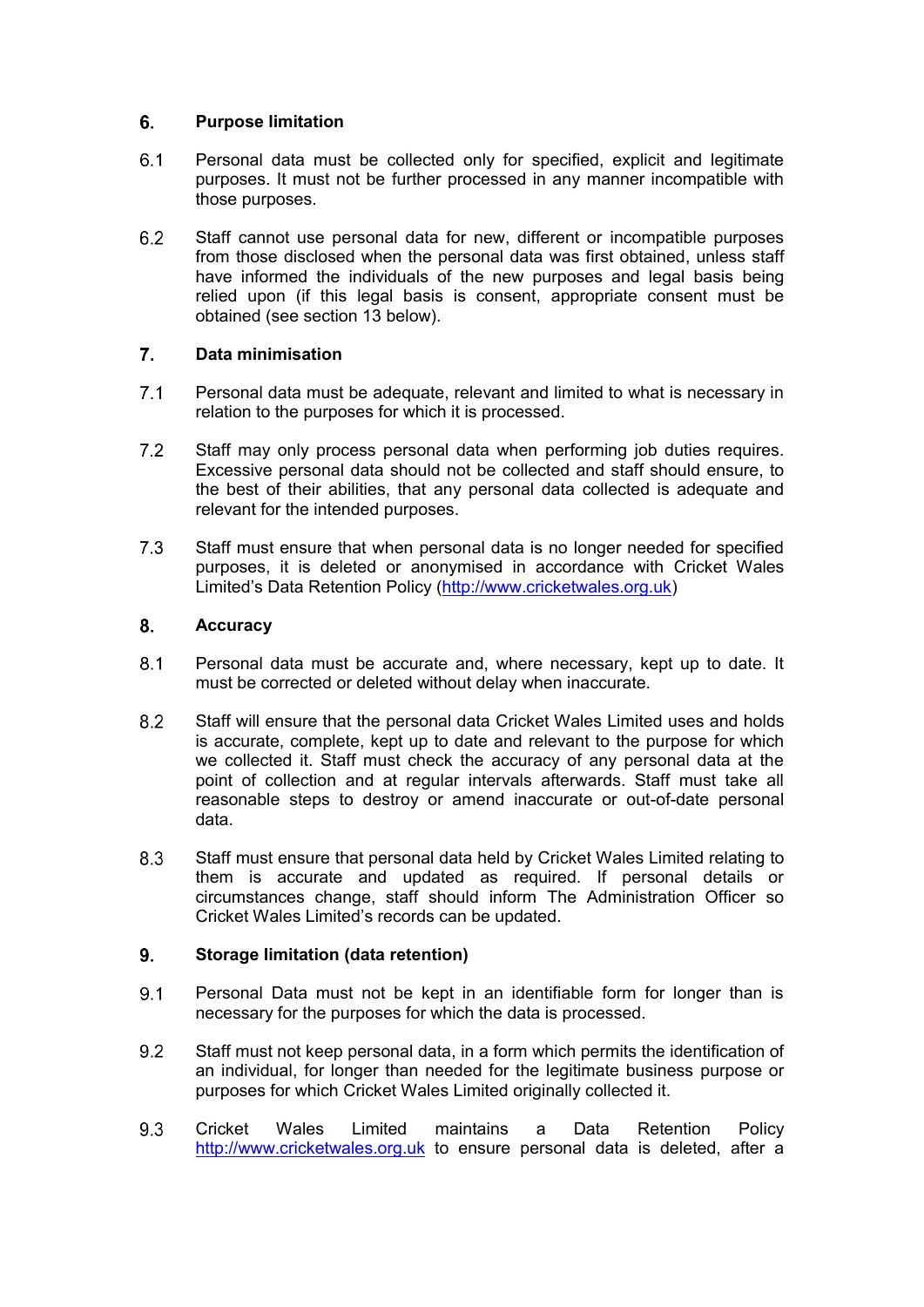reasonable time, when it is no longer required for the purposes for which it was being held.

- Staff will take all reasonable steps to destroy or erase from Cricket Wales Limited' systems all personal data that we no longer require in accordance with Cricket Wales Limited's Data Retention Policy. This includes requiring third parties to delete such data where applicable.
- Staff will ensure individuals are informed of the period for which data is stored and how that period is determined in any applicable privacy notice (see 5.5 - 5.12).

#### **Security integrity and confidentiality**

- 10.1 Personal data must be secured by appropriate technical and organisational measures against unauthorised or unlawful processing, and against accidental loss, destruction or damage.
- Cricket Wales Limited must implement reasonable and appropriate security measures against unlawful or unauthorised processing of personal data and against the accidental loss of, or damage to, or destruction of personal data.
- 10.3 Cricket Wales Limited must maintain data security by protecting the confidentiality, integrity and availability of the personal data, defined as follows:
	- (a) Confidentiality means that only people who have a need to know and are authorised to use the personal data can access it.
	- (b) Integrity means that personal data is accurate and suitable for the purpose for which it is processed.
	- (c) Availability means that authorised users are able to access the personal data when they need it for authorised purposes.
- Cricket Wales Limited will develop, implement and maintain safeguards appropriate to:
	- (a) our size, scope and business;
	- (b) our available resources;
	- (c) the amount of personal data that we own or maintain on behalf of others; and
	- (d) identified risks (including use of encryption and pseudonymisation (i.e. replacing information that directly or indirectly identifies an individual with one or more artificial identifiers or pseudonyms so that the person, to whom the data relates, cannot be identified without the use of additional information which is meant to be kept separately and secure) where applicable).
- 10.5 Cricket Wales Limited will regularly evaluate and test the effectiveness of those safeguards to ensure security of our processing of personal data.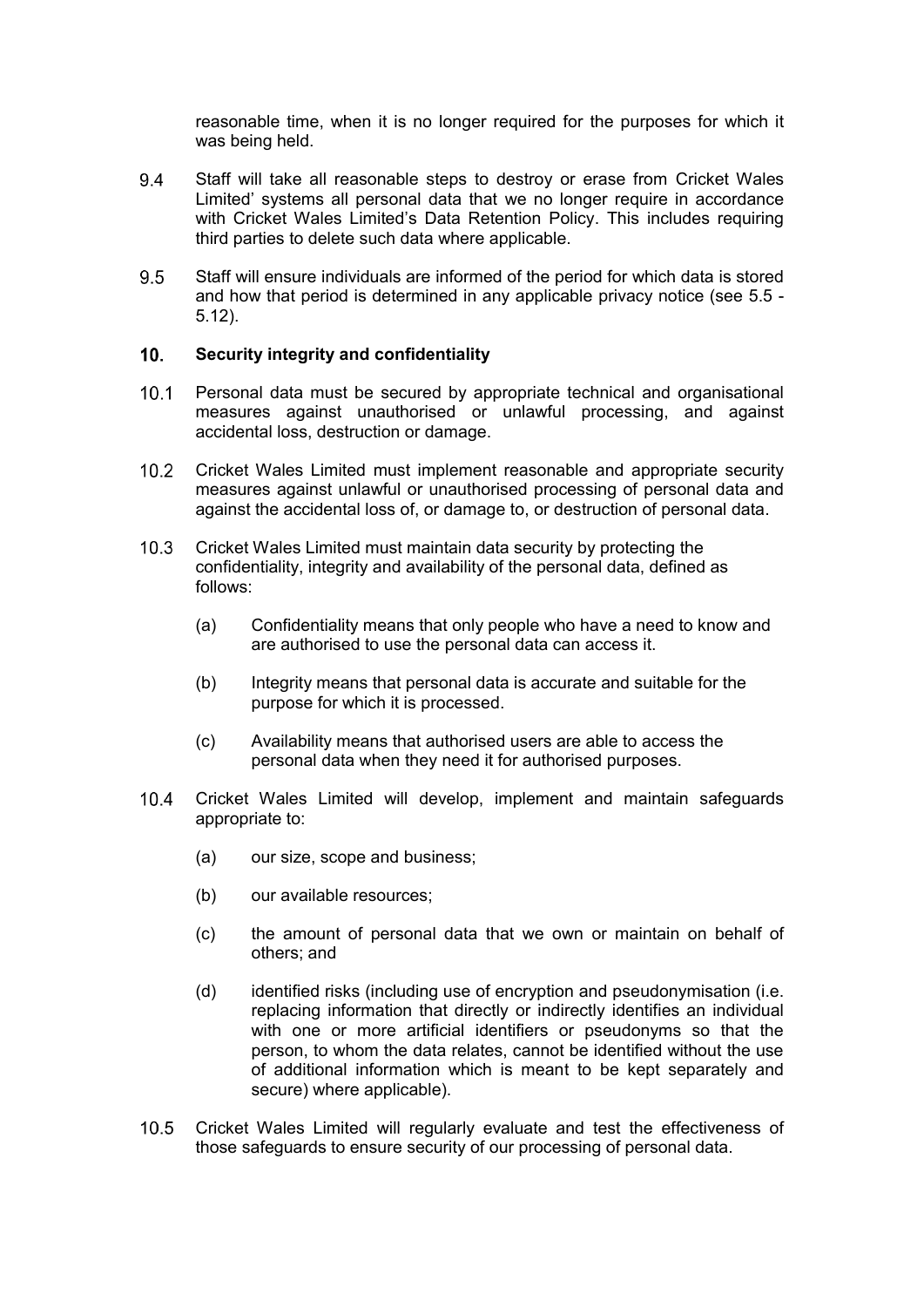- 10.6 Staff have a responsibility for protecting the personal data Cricket Wales Limited holds.
- 10.7 Staff must exercise particular care in protecting special category personal data (see 3.1(b) above) from loss and unauthorised access, use or disclosure.
- 10.8 Staff must follow all procedures of Cricket Wales Limited put in place to maintain the security of all personal data from the point of collection to the point of destruction. Staff may only transfer personal data to third-party service providers who agree to comply with the required policies and procedures and who agree to put adequate measures in place, as requested (see sections 14 and 15 below).
- 10.9 Staff must comply with and not attempt to circumvent the administrative, physical and technical safeguards implemented and maintained in accordance with data protection law and relevant standards to protect personal data.

#### **Accountability**

- 11.1 Cricket Wales Limited must implement appropriate technical and organisational measures to ensure compliance with data protection principles (set out in 4.2 above). Cricket Wales Limited is responsible for, and must be able to demonstrate, compliance with the data protection principles.
- 11.2 Cricket Wales Limited must have adequate resources and controls in place to ensure and to document data protection law compliance including:
	- (a) appointing System Development Officer with responsibility for data protection compliance;
	- (b) implementing data protection by design and default when processing personal data to ensure compliance with applicable data protection laws (see section 12 below);
	- (c) completing Data Protection Impact Assessments (DPIAs) to identify and reduce risks of a data processing activity, where processing presents a high risk to rights and freedoms of individuals. DPIAs should be conducted for all major system or business change programs involving the processing of personal data particularly those involving new initiatives or technology (see section 12 below);
	- (d) integrating data protection into internal documents, policies and procedures including this Data Protection Policy;
	- (e) regularly training staff on applicable data protection law, this Data Protection Policy, related policies and privacy guidelines and data protection matters including, for example, individual rights, consent, legal basis, DPIAs and personal data breaches; and
	- (f) regularly testing the privacy measures implemented and conducting periodic reviews and audits to assess compliance, including using results of testing to demonstrate compliance improvement effort.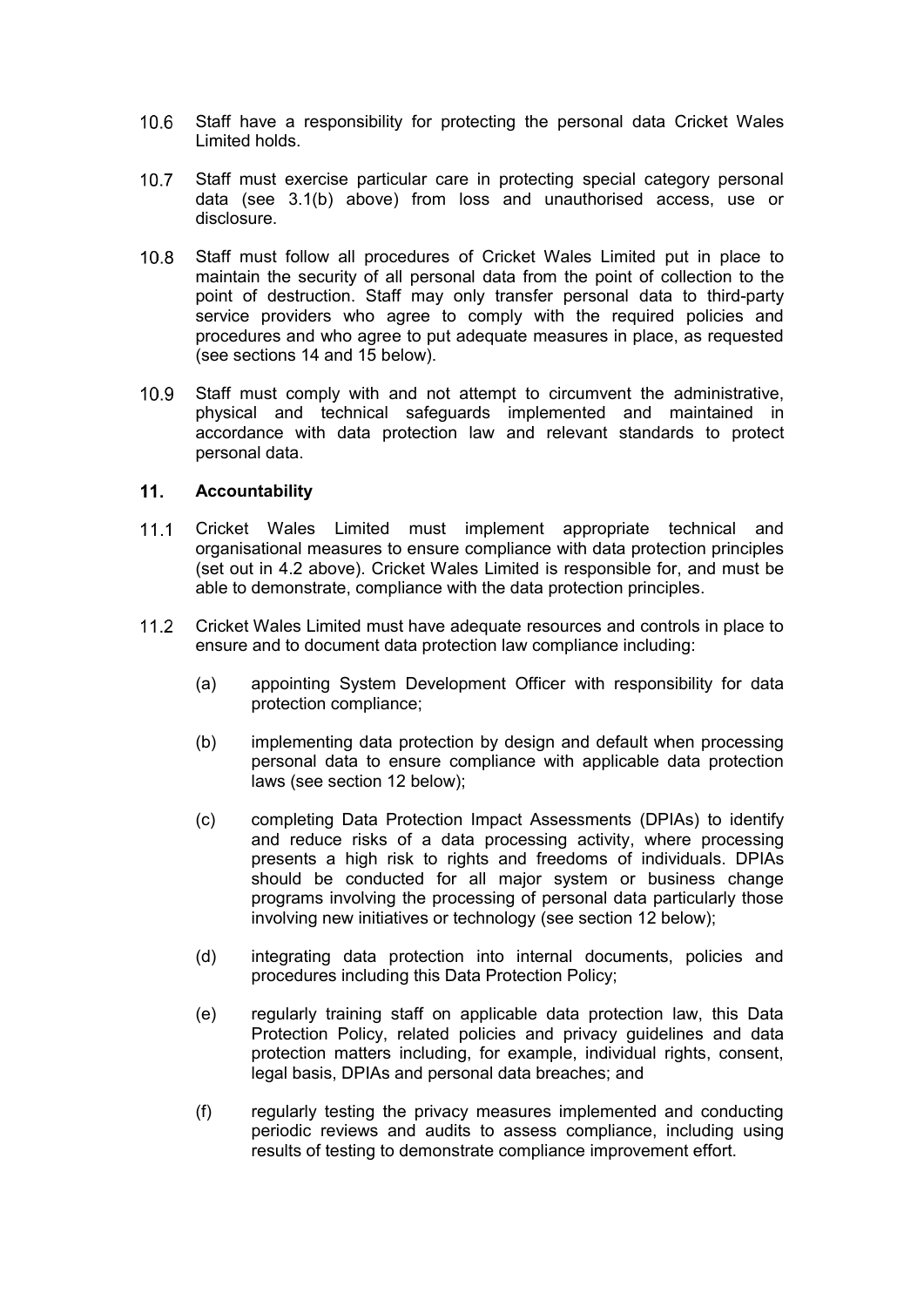# **Privacy By Design and Data Protection Impact Assessment (DPIA)**

- 12.1 Cricket Wales Limited is required to implement privacy by design when processing personal data by implementing appropriate technical and organisational measures in an effective manner, to ensure compliance with data privacy principles.
- 12.2 Cricket Wales Limited must assess what privacy by design measures can be implemented on all programs/systems/processes that process personal data by taking into account the following:
	- (a) the state of the art (i.e. the highest level of general development, as of a device, procedure, process or technique achieved at the particular time);
	- (b) the cost of implementation;
	- (c) the nature, scope, context and purposes of processing; and
	- (d) the risks of varying likelihood and severity for rights and freedoms of individuals posed by the processing.
- 12.3 Cricket Wales Limited must conduct DPIAs in respect of processing which is considered to be high risk (for example where processing involves special category personal data on a large scale).
- 12.4 Staff should contact the System Development Officer and conduct a DPIA when implementing major system or business change programs involving the processing of personal data including:
	- (a) use of new technologies (programs, systems or processes), or changing technologies (programs, systems or processes);
	- (b) automated processing including profiling and automated decision making;
	- (c) large scale processing of special category data; and
	- (d) large scale, systematic monitoring of a publicly accessible area (e.g. under CCTV).
- 12.5 A DPIA must include:
	- (a) a description of the processing, its purposes and the data controller's legitimate interests if appropriate;
	- (b) an assessment of the necessity and proportionality of the processing in relation to its purpose;
	- (c) an assessment of the risk to individuals; and
	- (d) the risk mitigation measures in place and demonstration of compliance.
- 12.6 A template DPIA is available from System Development Officer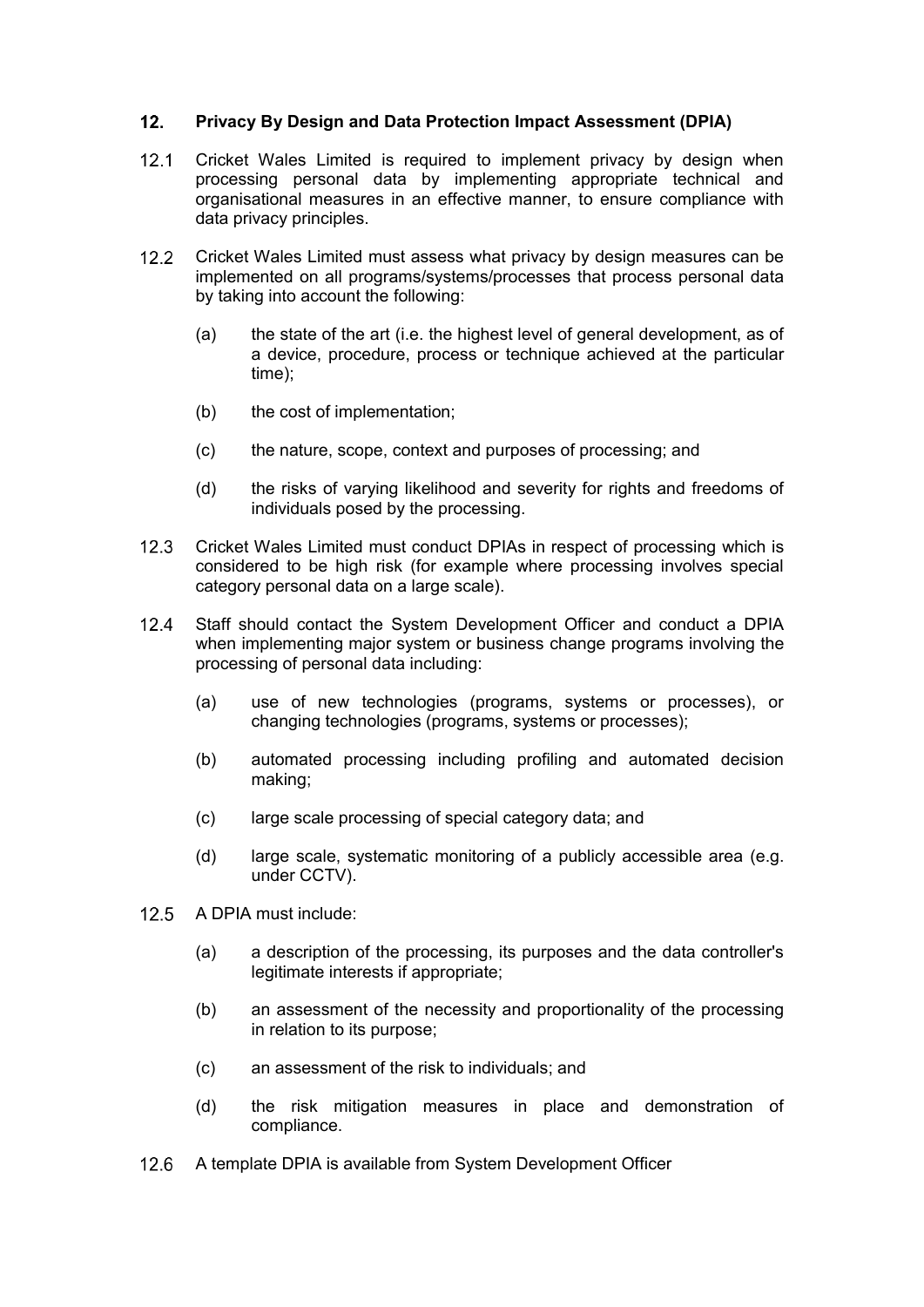12.7 You must comply with the Cricket Wales Limited's guidelines on DPIAs.

### **Consent**

- Cricket Wales Limited must ensure personal data is processed on the basis of one or more of the lawful bases set out in 5.2 above, one of which is consent.
- In order for an individual to validly consent to the processing of their personal data, that consent must be freely given, specific, informed and be an unambiguous indication of the individual's wishes by which they, by a statement or by a clear positive action, signify agreement to the processing of personal data relating to them.
- Consent requires *affirmative* action so silence, pre-ticked boxes or inactivity are not sufficient.
- If consent is given in a document which deals with other matters, then the consent must be kept separate from those other matters.
- Individuals must be easily able to withdraw consent to processing at any time and withdrawal must be promptly honoured. Consent may need to be refreshed if Cricket Wales Limited intends to process personal data for a different and incompatible purpose which was not disclosed when the individual first consented.
- 13.6 Consent should not be relied upon as the legal basis for processing, if another more appropriate legal basis applies.
- 13.7 Consent should not usually be relied upon where there is an imbalance in the relationship between the individual and Cricket Wales Limited for example in the context of an employer/employee relationship.
- 13.8 Explicit consent is usually required for:
	- (a) Processing special category personal data (although staff should contact the System Development Officer to determine the most appropriate legal basis for processing special category data).
	- (b) Automated decision-making; and
	- (c) Cross border data transfers.
- Explicit consent requires a very clear and specific statement of consent from the individual (that is, not just action) and the individual should be provided with detailed information in relation to the specific purpose for which explicit consent it being sought.
- 13.10 Staff will need keep records of all consents so that Cricket Wales Limited can demonstrate compliance with consent requirements.

# **Limitations on transfers of data**

14.1 Data protection law restricts data transfers to countries outside the European Economic Area ('EEA') in order to ensure that the level of data protection afforded to individuals is not undermined. Personal data is transferred from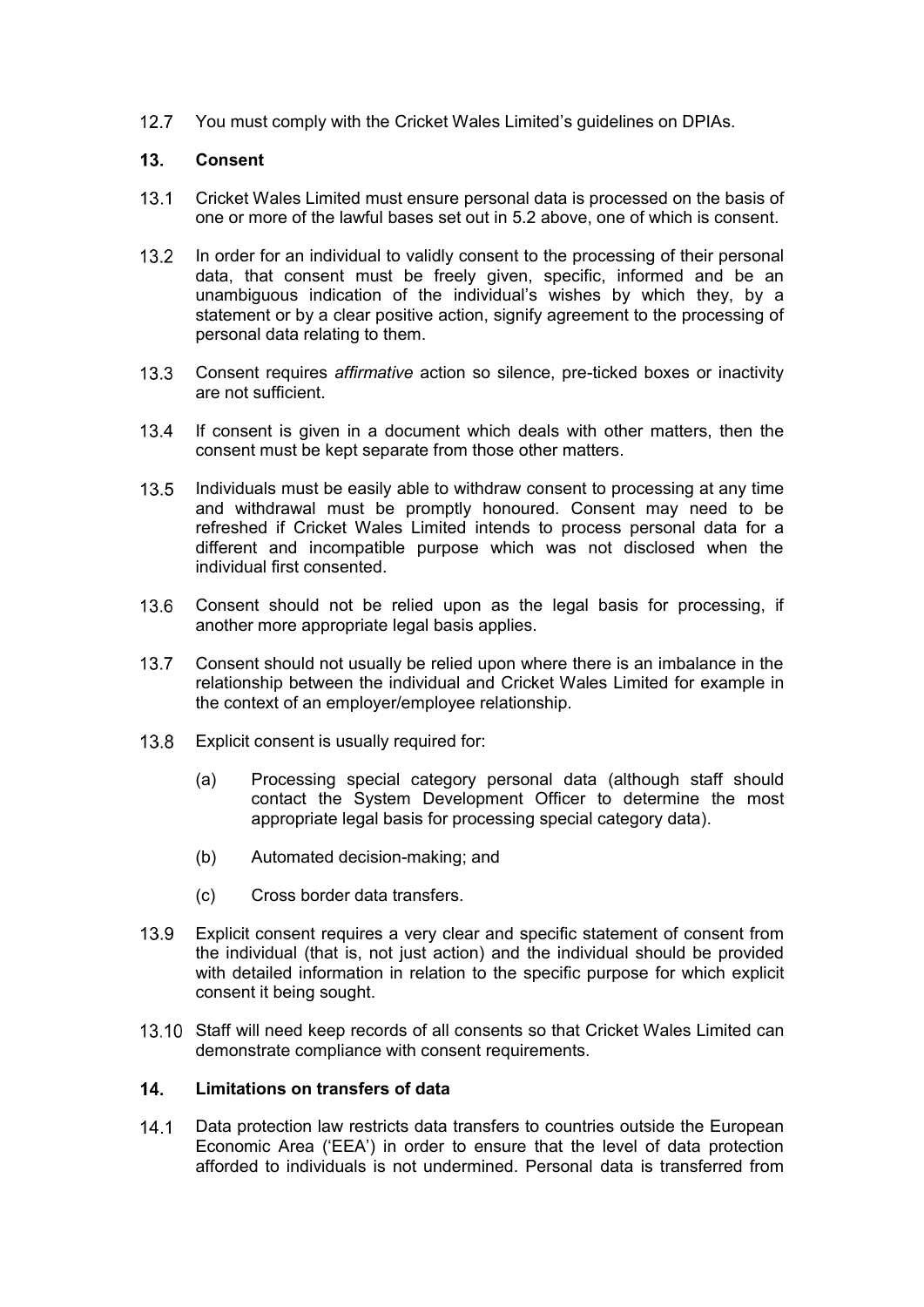the originating country across borders when it is transmitted, sent, viewed or access in a different country.

- Cricket Wales Limited may only transfer personal data outside the EEA if one of the following conditions applies:
	- (a) the European Commission has issued a decision confirming that the country to which the personal data is transferred ensures an adequate level of protection for the individuals' rights and freedoms (an 'adequacy decision');
	- (b) appropriate safeguards are in place such as binding corporate rules (which are standard contractual clauses approved by the European Commission), an approved code of conduct or a certification mechanism, a copy of which can be obtained from the System Development Officer;
	- (c) the individual has provided explicit consent to the proposed transfer after being informed of any potential risks; or
	- (d) the transfer is necessary for one of the other reasons set out under data protection law including the performance of a contract between Cricket Wales Limited and the individual, reasons of public interest, to establish, exercise or defend legal claims or to protect the vital interests of the individual where the individual is physically or legally incapable of giving consent and, in some limited cases, for Cricket Wales Limited's legitimate interest.
- 14.3 Staff should contact System Development Officer before transferring personal data outside the EEA to ensure one of the conditions outlined above is satisfied.

#### **Sharing Personal Data**

- 15.1 In general Cricket Wales Limited is not allowed to share personal data with third parties unless certain safeguards and contractual arrangements have been put in place.
- 15.2 Staff may only share the personal data held by Cricket Wales Limited with another employee if the recipient has a job-related need to know the information and the transfer complies with any applicable cross-border transfer restrictions.
- Where Cricket Wales Limited uses external organisations to process personal data on its behalf, additional security arrangements need to be implemented in contracts with those organisations to safeguard the security of personal data.
- 15.4 Staff should consult the System Development Officer to discuss the necessary steps to ensure compliance when setting up any new agreement or altering any existing agreement.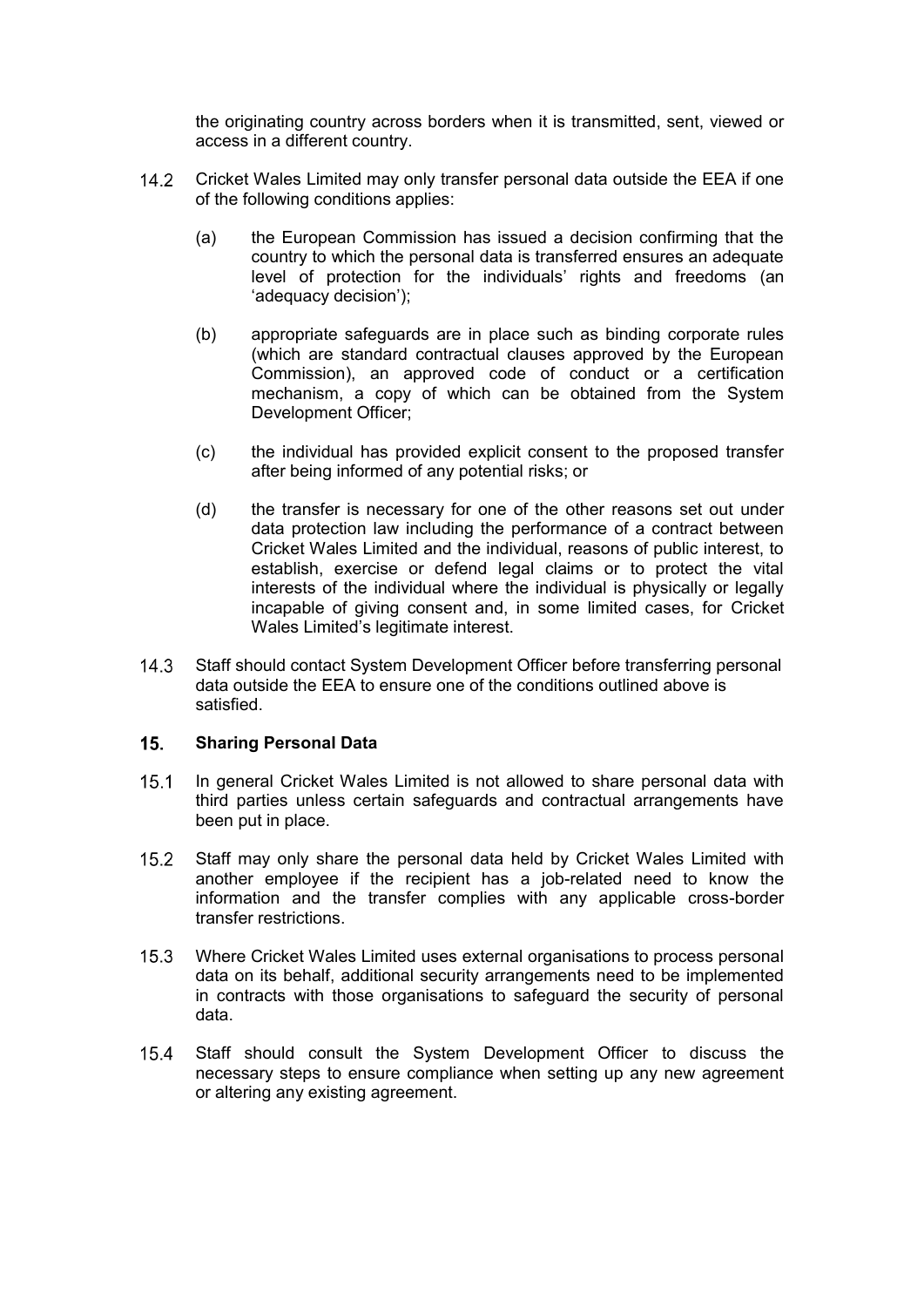16. Staff must comply with Cricket Wales Limited's guidelines on sharing data with third parties.

#### **Individuals rights and requests**

- Individuals have rights when it comes to how Cricket Wales Limited handles their personal data. These include rights to:
	- (a) receive certain information about Cricket Wales Limited's processing activities in a privacy notice (see section 5.5 above);
	- (b) request access to their personal data that Cricket Wales Limited holds (via a subject access request) (access);
	- (c) ask Cricket Wales Limited to erase personal data if it is no longer necessary in relation to the purposes for which it was collected or processed (erasure);
	- (d) to rectify inaccurate data or to complete incomplete data (rectification);
	- (e) to restrict processing in specific circumstances (restriction);
	- (f) in limited circumstances, receive or ask for their personal data to be transferred to a third party in a structured, commonly used and machine-readable format (data portability);
	- (g) withdraw consent to processing at any time;
	- (h) prevent Cricket Wales Limited's use of their personal data for direct marketing purposes;
	- (i) to challenge processing which has been justified on the basis of Cricket Wales Limited's legitimate interests or in the public interest;
	- (j) request a copy of an agreement under which personal data is transferred outside of the EEA;
	- (k) object to decisions based solely on automated processing (i.e. when a decision is made which is based solely on automated processing (including profiling) which produces legal effects or significantly affects an individual);
	- (l) prevent processing that is likely to cause damage or distress to the individual or anyone else;
	- (m) be notified of a personal data breach which is likely to result in high risk to their rights and freedoms;
	- (n) make a complaint to the supervisory authority; and
- 17.2 Staff must immediately forward any request received in relation to the rights outlined above to the System Development Officer immediately in accordance with Cricket Wales Limited's Subject Access Request Policy and Individual Rights Policy http://www.cricketwales.org.uk. This is particularly important because Cricket Wales Limited must respond to a valid request within the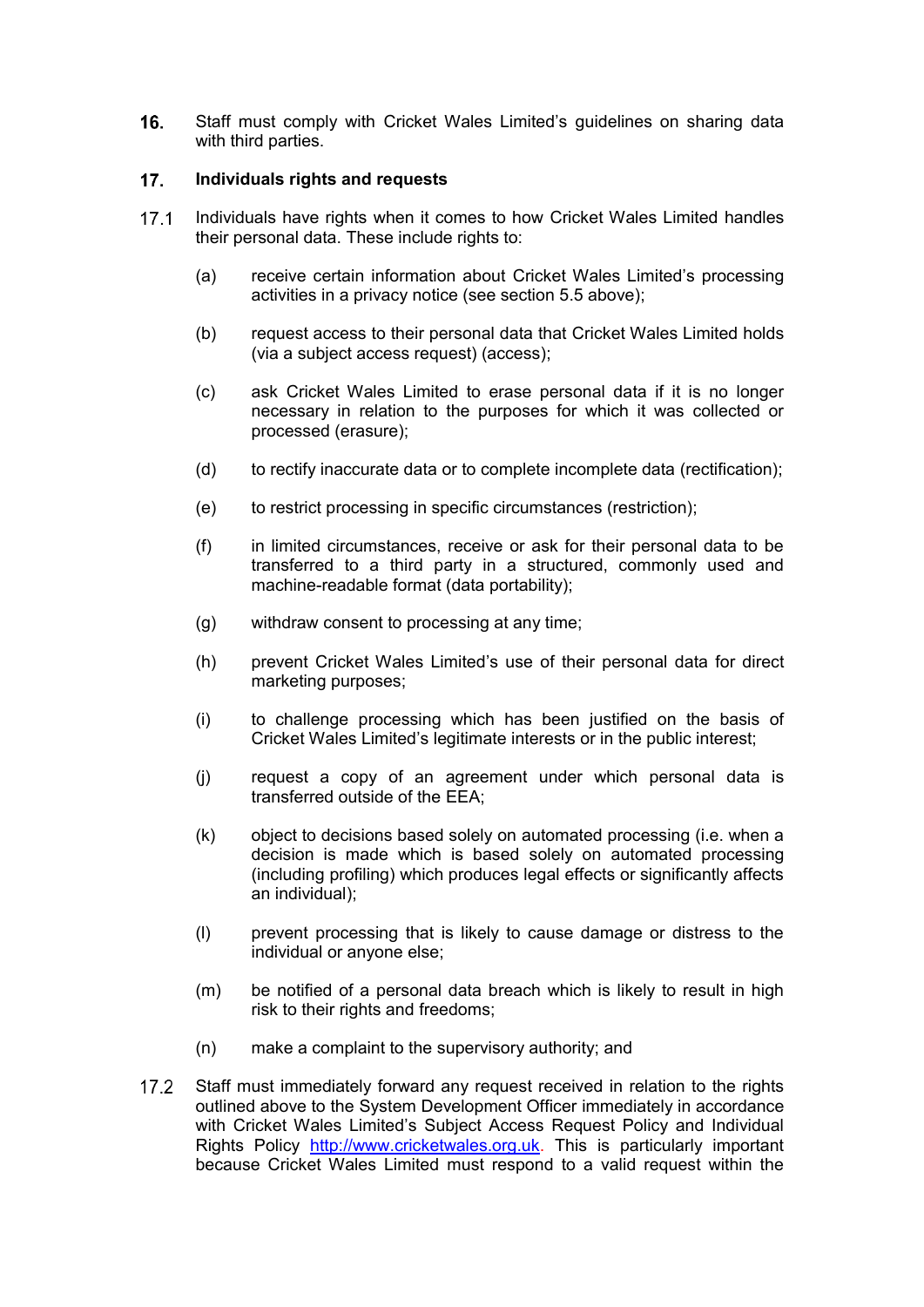legally prescribed time limits (under GDPR in the majority of circumstances this is 1 month from the day the request is received).

#### **Reporting a Personal Data Breach**

- 18.1 Data protection law requires Cricket Wales Limited to notify personal data breaches to the relevant supervisory authority (for our purposes, this will usually be the Information Commissioner's Office) and individual data subjects, in certain circumstances.
- 18.2 Staff should be aware that a personal data breach is any act or omission that compromises the security, confidentiality, integrity or availability of personal data or the physical, technical, administrative or organisational safeguards that Cricket Wales Limited or our third-party service providers put in place to protect it. The loss, or unauthorised access, disclosure or acquisition, of personal data is a personal data breach.
- If staff know or suspect that a personal data breach has occurred, they should not attempt to investigate the matter themselves. Staff should immediately contact the person or team designated as the key point of contact for personal data breaches and the System Development Officer.
- 18.4 Staff should ensure that they preserve all evidence relating to the potential personal data breach.

#### **Consequences of failing to comply**

- Cricket Wales Limited takes compliance with this Data Protection Policy very seriously. Failure to comply puts both staff and Cricket Wales Limited at risk. The importance of this data protection policy means that failure to comply with any requirement may lead to disciplinary action, which may result in dismissal.
- Cricket Wales Limited reserves the right to change this Data Protection Policy at any time without notice. Staff should ensure that have the latest copy of this Data Protection Policy.

#### **Review of this Policy**

- 20.1 This Data Protection Policy was last reviewed on 21<sup>st</sup> February 2019.
- 20.2 This Data Protection Policy does not override any applicable national data privacy laws and regulations in countries where Cricket Wales Limited operates. Certain countries may have localised variances to this Data Protection Policy which are available upon request to the DPO.